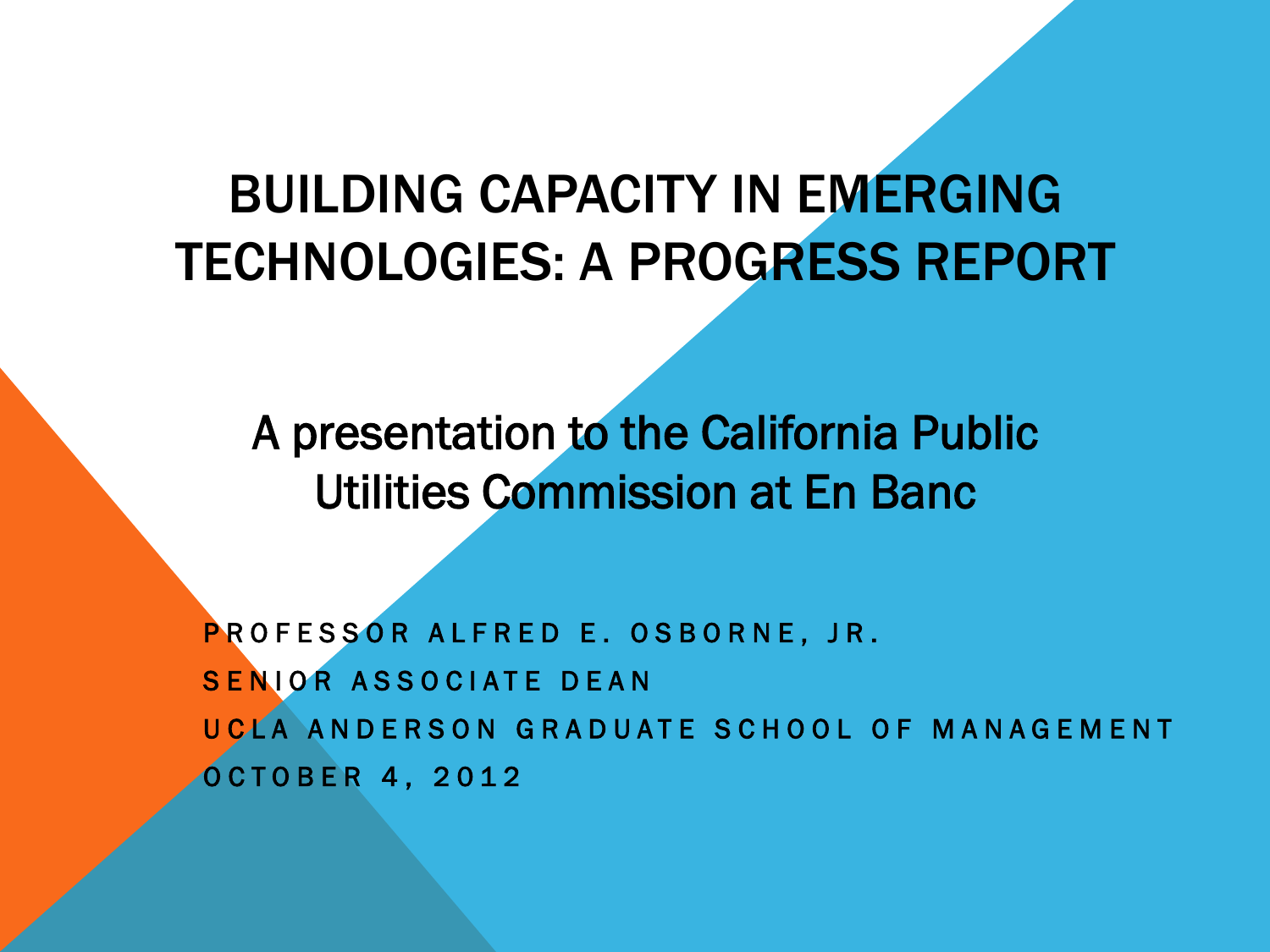# AGENDA

## The Tier III Initiative in California

- Goals and Objectives
- **-Our Logic Model**

### Program Update

- Module I
- Module II
- **Results to date**

#### Next Steps

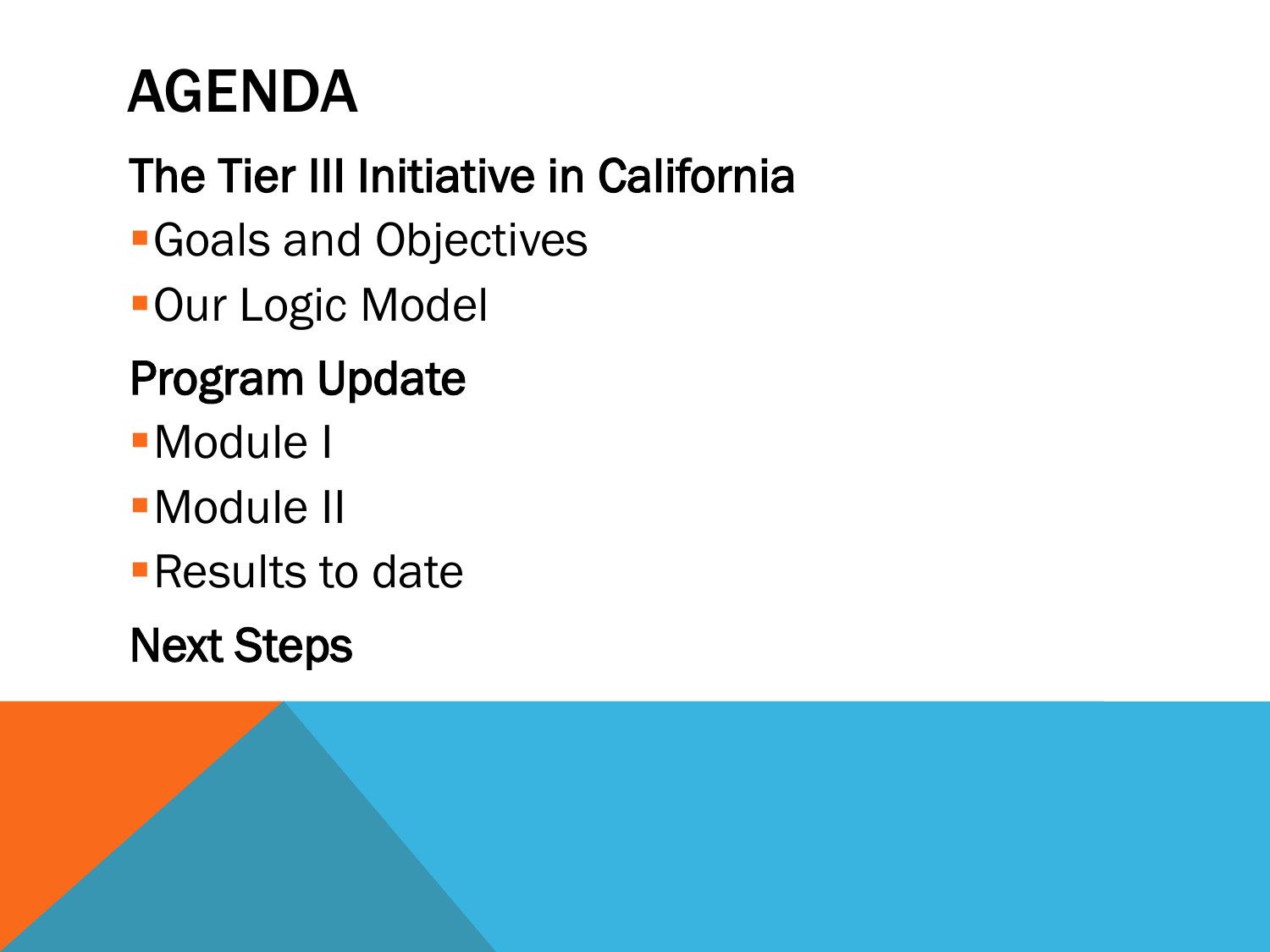## ATMI MODULE I

| <b>MODULE I</b><br>(UCLA) | Thursday, June 7                     | Friday, June 8<br>(Anderson)                                                                            | Saturday, June 9<br>(Engineering Dept)                                                                 |
|---------------------------|--------------------------------------|---------------------------------------------------------------------------------------------------------|--------------------------------------------------------------------------------------------------------|
| 7 to 8am                  |                                      | <b>Breakfast</b>                                                                                        | <b>Breakfast</b>                                                                                       |
| 8 to 10am                 |                                      | <b>Strategic Thinking</b><br>Phillip Leslie (UCLA)                                                      | Emerging Technologies I (Energy Efficiency,<br>Telecommunications & Networking)<br>Rajesh Gupta (UCSD) |
| 10:30am to 12pm           |                                      | Value Chain Strategy<br>Phillip Leslie (UCLA)                                                           | Emerging Technologies II (Smart Grid)<br>Rajit Gadh (UCLA)                                             |
| $12$ to $1pm$             |                                      | Lunch                                                                                                   | Lunch Tour of Labs<br>Rajit Gadh (UCLA)                                                                |
| $1:30$ to 3pm             |                                      | Financial Statements as a Management<br><b>Planning Tool</b><br>Eric Sussman (UCLA)                     | <b>ATIP</b><br>Al Osborne, Kambiz Aghili & Phillip Leslie                                              |
| 3:30 to 5pm               |                                      | Financial Management and Its Relation to<br><b>Value Creation</b><br>Eric Sussman (UCLA)                | <b>Company Presentations</b><br>Al Osborne, Kambiz Aghili & Phillip Leslie                             |
| 6 to 8pm                  | Dinner & Speaker<br>Ed Leamer (UCLA) | Dinner & Speaker<br>Tom Georgis & Stephen Mullenix (both are Senior<br>Vice Presidents at SolarReserve) |                                                                                                        |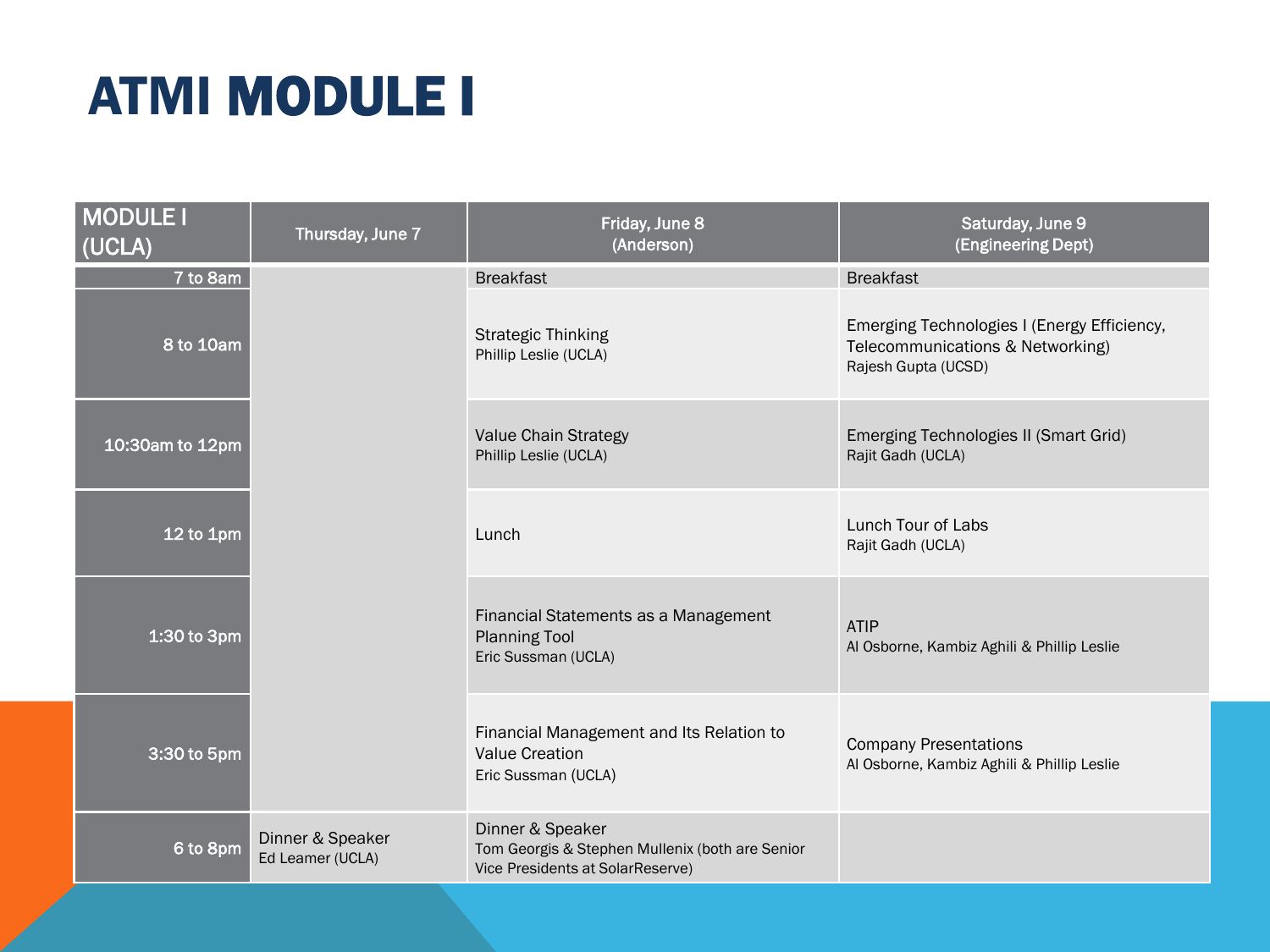## ATMI MODULE II

| <b>MODULE II</b><br><b>Lawrence Livermore</b><br><b>National Labs</b> | Thursday, September 13                                                    | Friday, September 14                                                                                            | Saturday, September 15                                                                                                                                                                                                    |
|-----------------------------------------------------------------------|---------------------------------------------------------------------------|-----------------------------------------------------------------------------------------------------------------|---------------------------------------------------------------------------------------------------------------------------------------------------------------------------------------------------------------------------|
| 7 to 8am                                                              |                                                                           | <b>Breakfast</b>                                                                                                | <b>Breakfast</b>                                                                                                                                                                                                          |
| 8 to 10am                                                             |                                                                           | Technology Innovation & Strategy<br>Phillip Leslie (UCLA)                                                       | Creative Pricing in Business-to-Business<br>Transactions<br>Terry Taylor (UC Berkeley)                                                                                                                                    |
| $10:30$ am to<br>12:30pm                                              |                                                                           | Low Energy & Demand Response Technologies<br>Mary Ann Piette (LBNL)                                             | Innovative Product & Service Delivery<br>Terry Taylor (UC Berkeley)                                                                                                                                                       |
| 12:30 to 1:30pm                                                       |                                                                           | Lunch                                                                                                           | Lunch                                                                                                                                                                                                                     |
| 1:30 to 3:30pm                                                        |                                                                           | Commercializing Energy Efficiency: A Strategic<br>Approach<br>Ben Finkelor (Energy Efficiency Center, UC Davis) | Smart Grid Technology for the 21 <sup>st</sup> Century<br>Electric Grid and the Commercialization of<br><b>Public-Funded Research</b><br>Merwin Brown (California Institute for Energy & the<br>Environment, UC Berkeley) |
| 4 to 6pm                                                              |                                                                           | <b>Session with Utility Sponsors</b>                                                                            | <b>Session with Utility Sponsors</b>                                                                                                                                                                                      |
| 6 to 8pm                                                              | Dinner & Speaker<br>Patricia Watts (President &<br>CEO of FCI Management) | Dinner & Speaker<br>Jonathan Goldman (Level Up Analytics)                                                       |                                                                                                                                                                                                                           |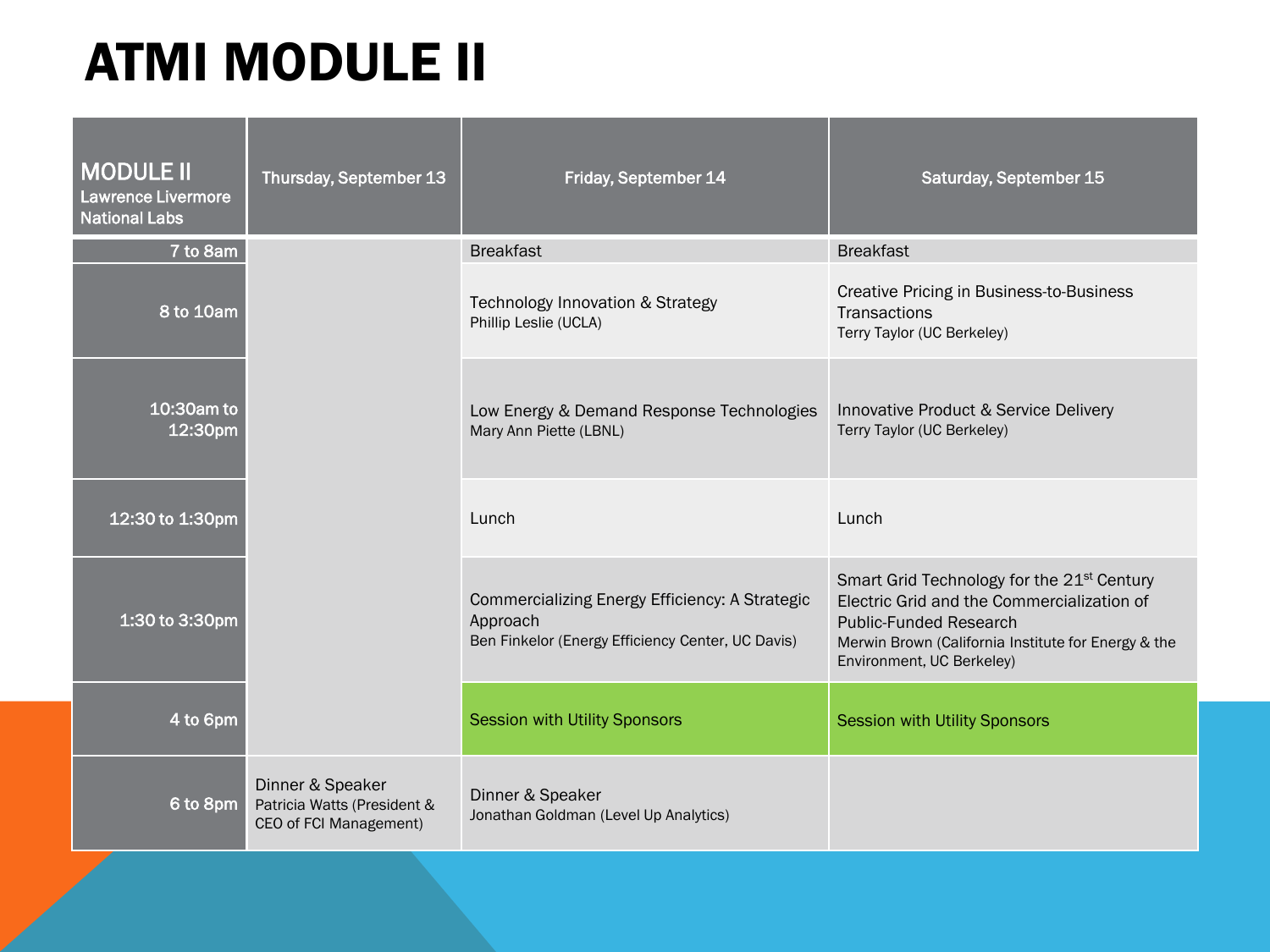# RESULTS TO DATE

#### Excellent Cooperation from Partners

- **-University of California Faculty**
- **-The National Laboratories**
- Utilities ( PG&E, SCE, Sempra, Verizon)
- **Participation by DBEs**